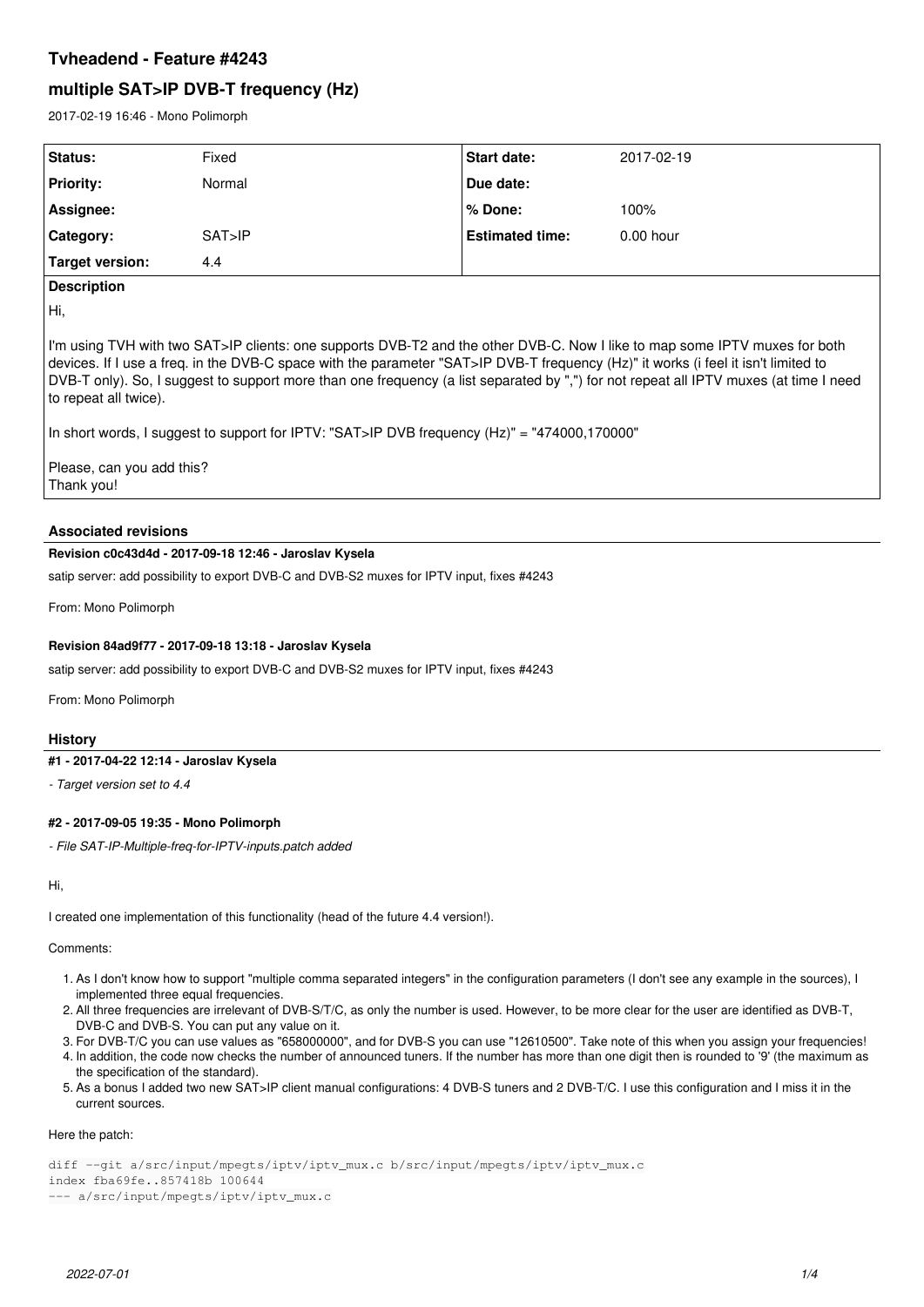```
+++ b/src/input/mpegts/iptv/iptv_mux.c
@@ -259,6 +259,20 @@ const idclass_t iptv_mux_class =
          },
          {
        .\texttt{type} = PT_U32,+      .id       = "iptv_satip_dvbc_freq",
+      .name     = N_("SAT>IP DVB-C frequency (Hz)"),
+       .off                = offsetof(iptv_mux_t, mm_iptv_satip_dvbc_freq),
+      .opts     = PO_ADVANCED
+ },
+ \{.\text{type} = \text{PT\_U32},
       .id = "iptv_satip_dvbs_freq",
+      .name        = N ("SAT>IP DVB-S frequency (Hz)"),
+       .off                = offsetof(iptv_mux_t, mm_iptv_satip_dvbs_freq),
+      .opts     = PO_ADVANCED
+ },
+   {
+      .type     = PT_U32,
        \begin{minipage}{0.2\linewidth} i.d & = "iptv_buffer_limit", \end{minipage}.name = N_{-} ("Buffering limit (ms)"),
       .desc = N_{-} ("Specifies the incoming buffering limit in "
diff --git a/src/input/mpegts/iptv/iptv_private.h b/src/input/mpegts/iptv/iptv_private.h
index 851eef7..9fa6029 100644
--- a/src/input/mpegts/iptv/iptv_private.h
+++ b/src/input/mpegts/iptv/iptv_private.h
@@ -132,6 +132,8 @@ struct iptv_mux
      char                 *mm_iptv_hdr;
   char *mm_iptv_tags;
      uint32_t              mm_iptv_satip_dvbt_freq;
  +  uint32_t              mm_iptv_satip_dvbc_freq;
+  uint32_t              mm_iptv_satip_dvbs_freq;
   uint32_t              mm_iptv_rtp_seq;
diff --git a/src/input/mpegts/satip/satip.c b/src/input/mpegts/satip/satip.c
index c326233..605c728 100644
--- a/src/input/mpegts/satip/satip.c
+++ b/src/input/mpegts/satip/satip.c
@0 -202, 6 +202, 8 @0 static const char *satip_tunercfg_tab[] = {
      "DVBS2-2,DVB-C2",
      "DVBC-1,DVBS2-1",
      "DVBC-2,DVBS2-2",
  "DVBS2-4,DVBT-2"+  "DVBS2-4,DVBC-2",
  NULL.
 };
diff --git a/src/satip/rtsp.c b/src/satip/rtsp.c
index 31fa433..9fcc185 100644
--- a/src/satip/rtsp.c
+++ b/src/satip/rtsp.c
@@ -553,9 +553,14 @@ rtsp_start
              }
  #if ENABLE_IPTV
              if (idnode_is_instance(&mn->mn_id, &iptv_network_class)) {
         -        LIST_FOREACH(mux, &mn->mn_muxes, mm_network_link)
+        LIST_FOREACH(mux, &mn->mn_muxes, mm_network_link) {
                      if (deltaU32(rs->dmc.dmc_fe_freq, ((iptv_mux_t *)mux)->mm_iptv_satip_dvbt_freq) < 2000)
                          break;
+          if (deltaU32(rs->dmc.dmc_fe_freq, ((iptv_mux_t *)mux)->mm_iptv_satip_dvbc_freq) < 2000)
             +            break;
           +          if (deltaU32(rs->dmc.dmc_fe_freq, ((iptv_mux_t *)mux)->mm_iptv_satip_dvbs_freq) < 2000)
+            break;
+          }
                  if (mux) {
           dmc = rs - \geq dmc;           rs->perm_lock = 1;
diff --git a/src/satip/server.c b/src/satip/server.c
index 1b6a341..b43aaa7 100644
--- a/src/satip/server.c
+++ b/src/satip/server.c
@@ -152,14 +152,25 @@ satip_server_http_xml(http_connection_t *hc)
#if ENABLE_IPTV
         else if (idnode_is_instance(&mn->mn_id, &iptv_network_class)) {
```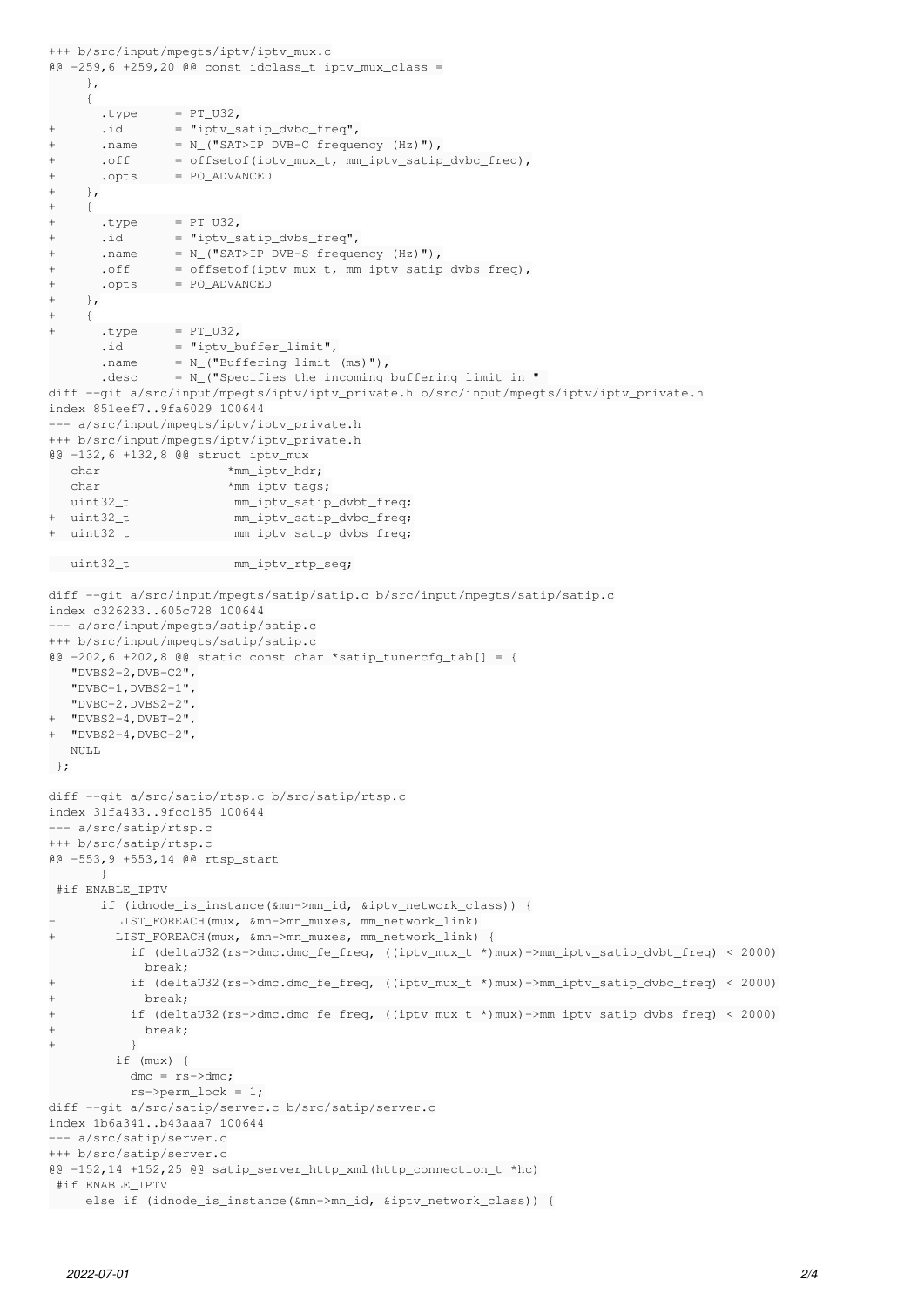```
       mpegts_mux_t *mm;
- LIST_FOREACH(mm, &mn->mn_muxes, mm_network_link)
+      LIST_FOREACH(mm, &mn->mn_muxes, mm_network_link) {
                  if (((iptv_mux_t *)mm)->mm_iptv_satip_dvbt_freq) {
                       dvbt++;
- break;
         }
+        if (((iptv_mux_t *)mm)->mm_iptv_satip_dvbc_freq) {
+          dvbc++;
++        if (((iptv_mux_t *)mm)->mm_iptv_satip_dvbs_freq) {
+          dvbs++;
+ + ++      }
          }
  #endif
\begin{matrix} & & \end{matrix} + \begin{matrix} & & \end{matrix}// The SAT>IP specification only supports 1-9 tuners (1 digit)!
+ if (dvbt > 9) dvbt = 9;+ if (dvbc > 9) dvbc = 9;
 if (dvbs > 9) dvbs = 9;
+ if (atsc > 9) atsc = 9;
   for (p = xtab; p->id; p++) {
     i = *p->cptr;     if (i > 0) {
```
I hope you want to commit it, or modify/improve it. Regards.

#### **#3 - 2017-09-07 11:18 - Mono Polimorph**

Hi,

No comments about it? smile.png

#### **#4 - 2017-09-11 22:19 - Mono Polimorph**

Hi,

Why is this patch not approved?

#### **#5 - 2017-09-18 13:23 - Mono Polimorph**

Hi,

What's wrong with this patch? I'm using it and it works. Perhaps a best implementation can be done. However, I like to discuss it if I can improve it.

Regards.

# **#6 - 2017-09-18 14:46 - Jaroslav Kysela**

*- Status changed from New to Fixed*

*- % Done changed from 0 to 100*

Applied in changeset tvheadendlc0c43d4d944798a6b52d0345983d1a2c505e135d.

# **#7 - 2017-09-18 14:50 - Jaroslav Kysela**

Added to v4.3-480-gc0c43d4d9 except the client update with few fixes and additions (added frequency examples and added filter code matching the tuner types).

And I would like to ask you to create PR (pull request) on github next time, so I can comment directly your code. This way (handling patches) is more time costly on my side.

# **#8 - 2017-09-18 15:24 - Mono Polimorph**

Jaroslav Kysela wrote:

Added to v4.3-480-gc0c43d4d9 except the client update with few fixes and additions (added frequency examples and added filter code matching the tuner types).

Thank you!